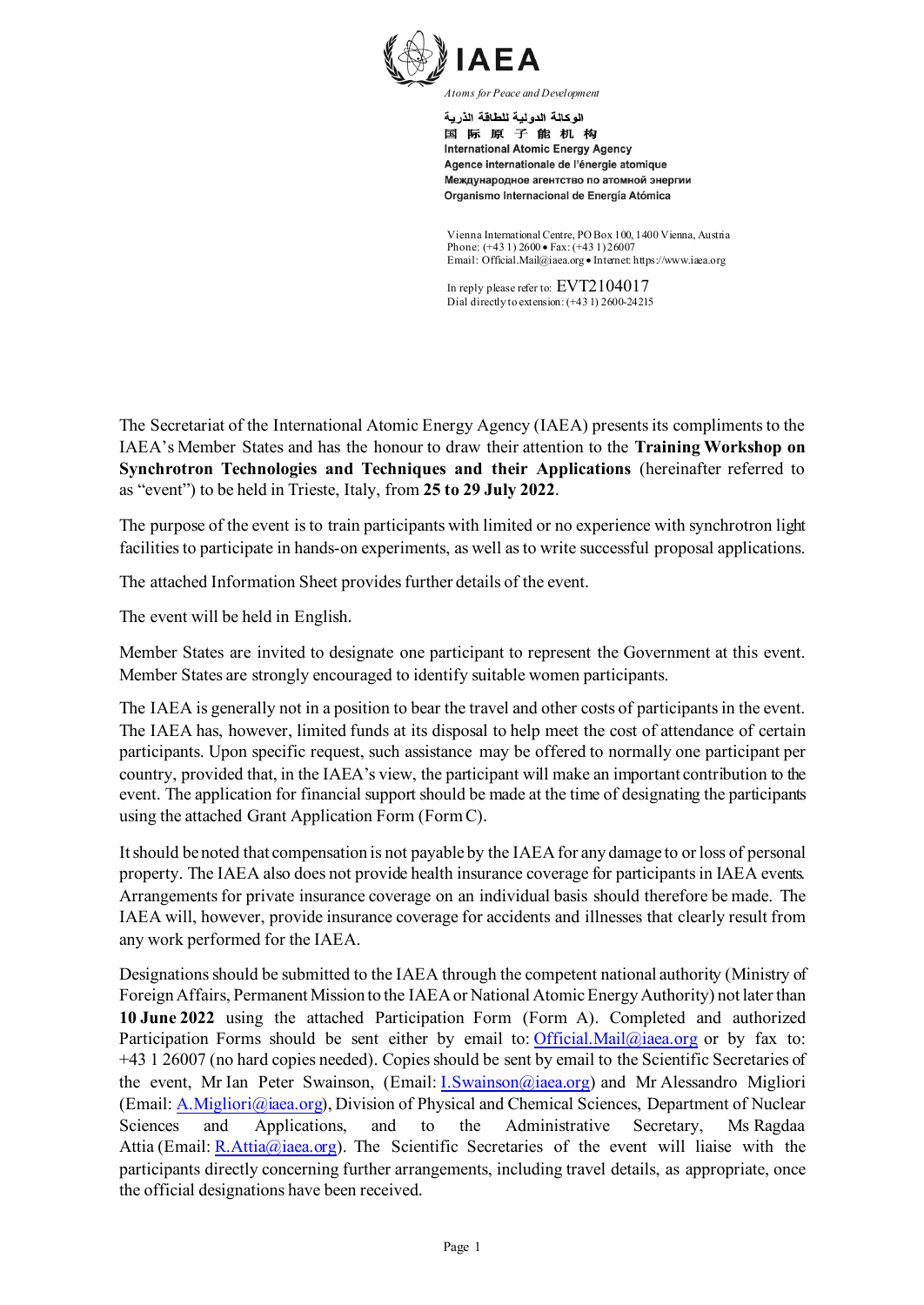Should Governments wish, in addition, to appoint one or more observers to assist and advise the designated participants, they are kindly requested to inform the IAEA of the names and contact details of any such observers by the above date. In accordance with the established rules, Governments are expected to bear the cost of attendance of any observers they may send to IAEA events. Compensation is not payable by the IAEA for any damage to or loss of observers' personal property or for illness, injury or death occurring while travelling to or in connection with their attendance at IAEA events.

The Secretariat of the International Atomic Energy Agency avails itself of this opportunity to renew to the IAEA's Member States the assurances of its highest consideration.



2022-04-14

Enclosures: Information Sheet Participation Form (Form A) Grant Application Form (Form C)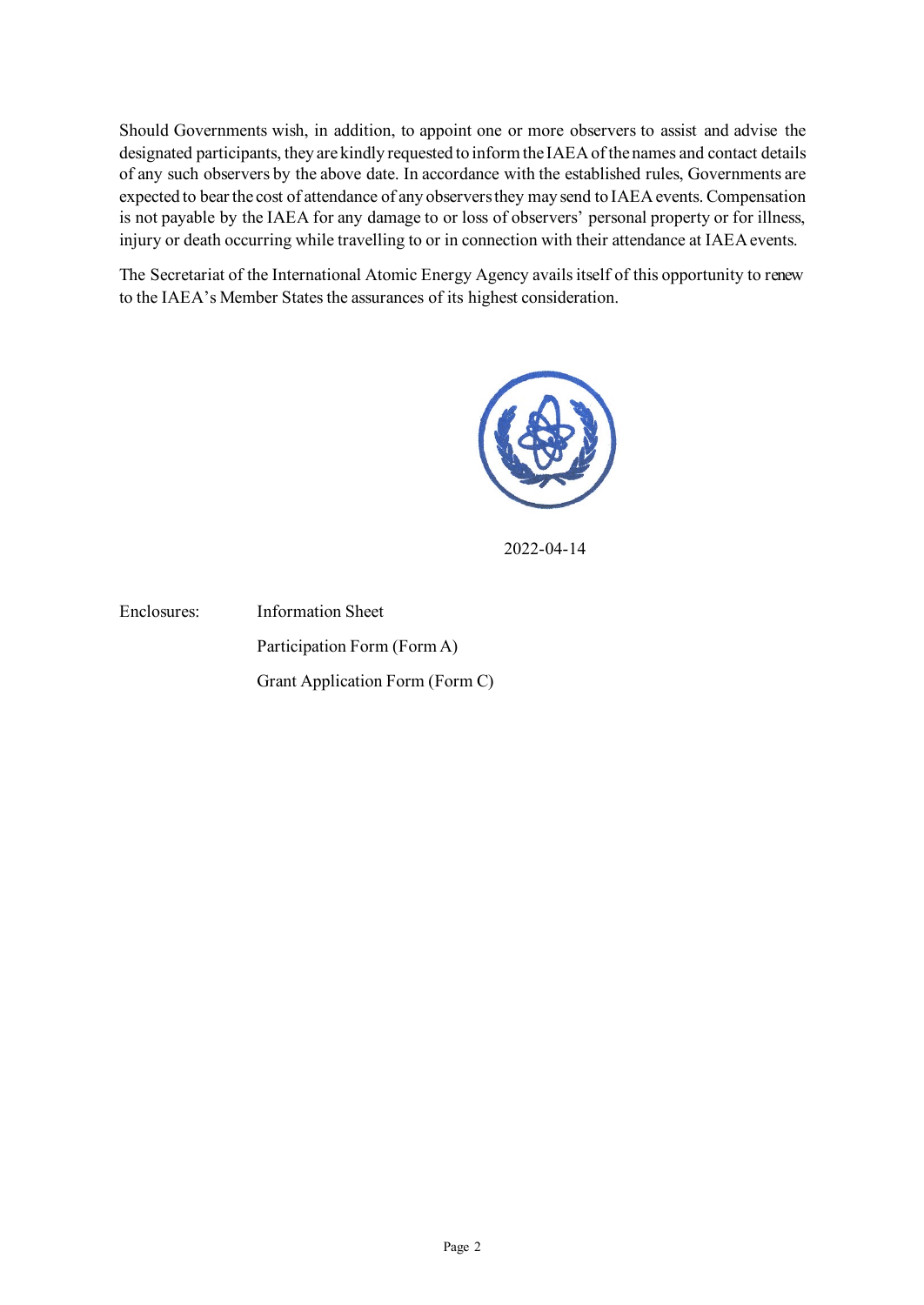

# **Training Workshop on Synchrotron Technologies and Techniques and their Applications**

**Hosted by the**

Government of Italy

**through**

Elettra Sincrotrone Trieste

**Trieste, Italy**

**25–29 July 2022**

**Ref. No.: EVT2104017**

# **Information Sheet**

# **Introduction**

This event is part of the Partnership Agreement with Elettra in which we agree to organize together one training workshop per year with hands-on training at beamlines.

# **Objectives**

To allow people with no or limited experience in synchrotron light experiments to participate in hands-on experiments and training at different beamlines, as well as to learn how to write successful proposal applications in order to be able to secure beamtime for themselves. The training will include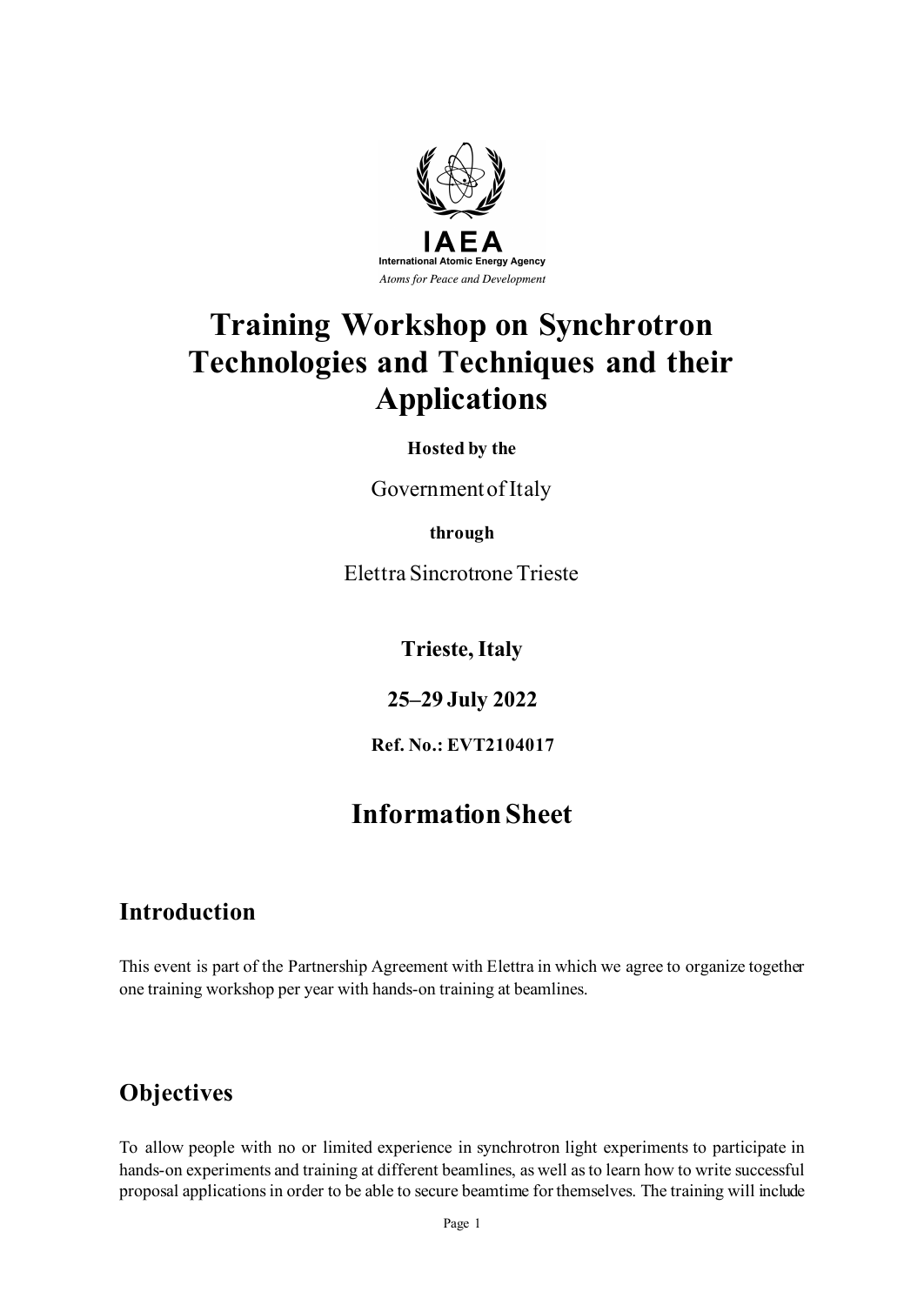experimental activities at the following beamlines operating at Elettra Sincrotrone Trieste:

XRF: [https://www.elettra.trieste.it/lightsources/elettra/elettra-beamlines/microfluorescence/x-ray](https://www.elettra.trieste.it/lightsources/elettra/elettra-beamlines/microfluorescence/x-ray-fluorescence.html)[fluorescence.html](https://www.elettra.trieste.it/lightsources/elettra/elettra-beamlines/microfluorescence/x-ray-fluorescence.html)  XAFS: <https://www.elettra.trieste.it/elettra-beamlines/xafs.html> MCX: <https://www.elettra.trieste.it/elettra-beamlines/mcx.html>

# **Target Audience**

The audience will typically be younger scientists, preferably from developing countries or from areas with limited or no local access to synchrotrons. The participants should have a degree in natural sciences; e.g., physics, chemistry, biology, and related fields (BSc, MSc or PhD). The scientists are required to submit an abstract about their research interests and the possible experiments they would like to run in the future using the techniques that form part of this training (XRF, XAS, XRD and closely related techniques).

# **Working Language(s)**

English

# **Participation and Registration**

All persons wishing to participate in the event have to be designated by an IAEA Member State or should be members of organizations that have been invited to attend.

In order to be designated by an IAEA Member State, participants are requested to send the **Participation Form (Form A)** to their competent national authority (e.g. Ministry of Foreign Affairs, Permanent Mission to the IAEA or National Atomic Energy Authority) for onward transmission to the IAEA by **10 June 2022**. Participants who are members of an organization invited to attend are requested to send the **Participation Form (Form A)** through their organization to the IAEA by above deadline.

Selected participants will be informed in due course on the procedures to be followed with regard to administrative and financial matters.

Please note that the IAEA is in a transition phase to manage the entire registration process for all regular programme events electronically through the new InTouch+ (https://intouchplus.iaea.org) facility, which is the improved and expanded successor to the InTouch platform that has been used in recent years for the IAEA's technical cooperation events. Through InTouch+, prospective participants will be able to apply for events and submit all required documents online. National authorities will be able to use InTouch+ to review and approve these applications. Interested parties that would like to use this new facility should write to[: InTouchPlus.Contact-Point@iaea.org](mailto:InTouchPlus.Contact-Point@iaea.org).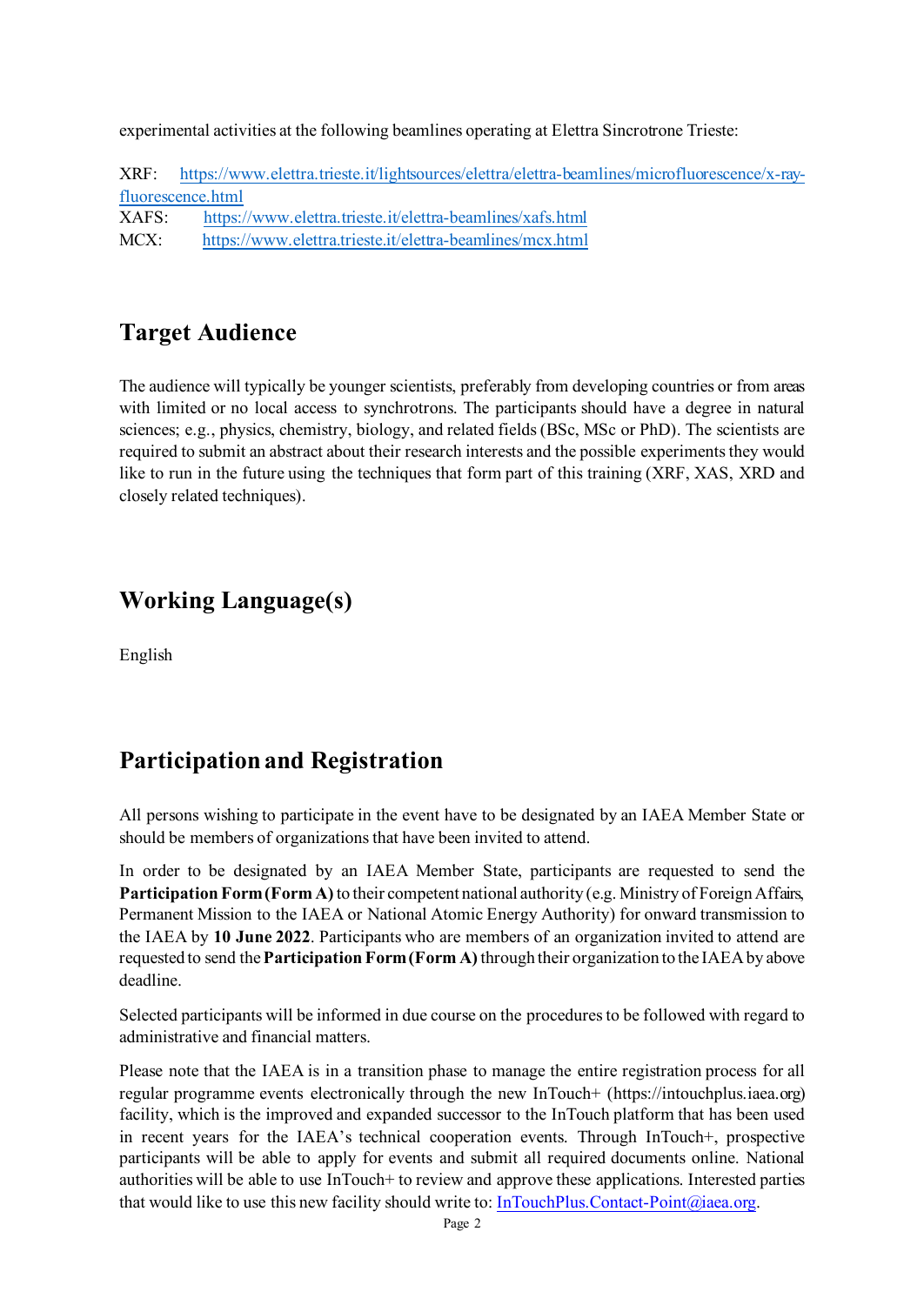# **Expenditures and Grants**

No registration fee is charged to participants.

The IAEA is generally not in a position to bear the travel and other costs of participants in the event. The IAEA has, however, limited funds at its disposal to help meet the cost of attendance of certain participants. Upon specific request, such assistance may be offered to normally one participant per country, provided that, in the IAEA's view, the participant will make an important contribution to the event.

The application for financial support should be made using the **Grant Application Form (Form C)** which has to be stamped, signed and submitted by the competent national authority to the IAEA together with the **Participation Form (Form A)** by **10 June 2022**.

# **Visas**

Participants who require a visa to enter Italy should submit the necessary application as soon as possible to the nearest diplomatic or consular representative of Italy.

# **Additional Information**

Selection of participants from the nominations received will also take into account the COVID-19 related rules and restrictions in force in Italy and on the premises of Elettra Sincrotrone Trieste at the time of the evaluation (June 2022).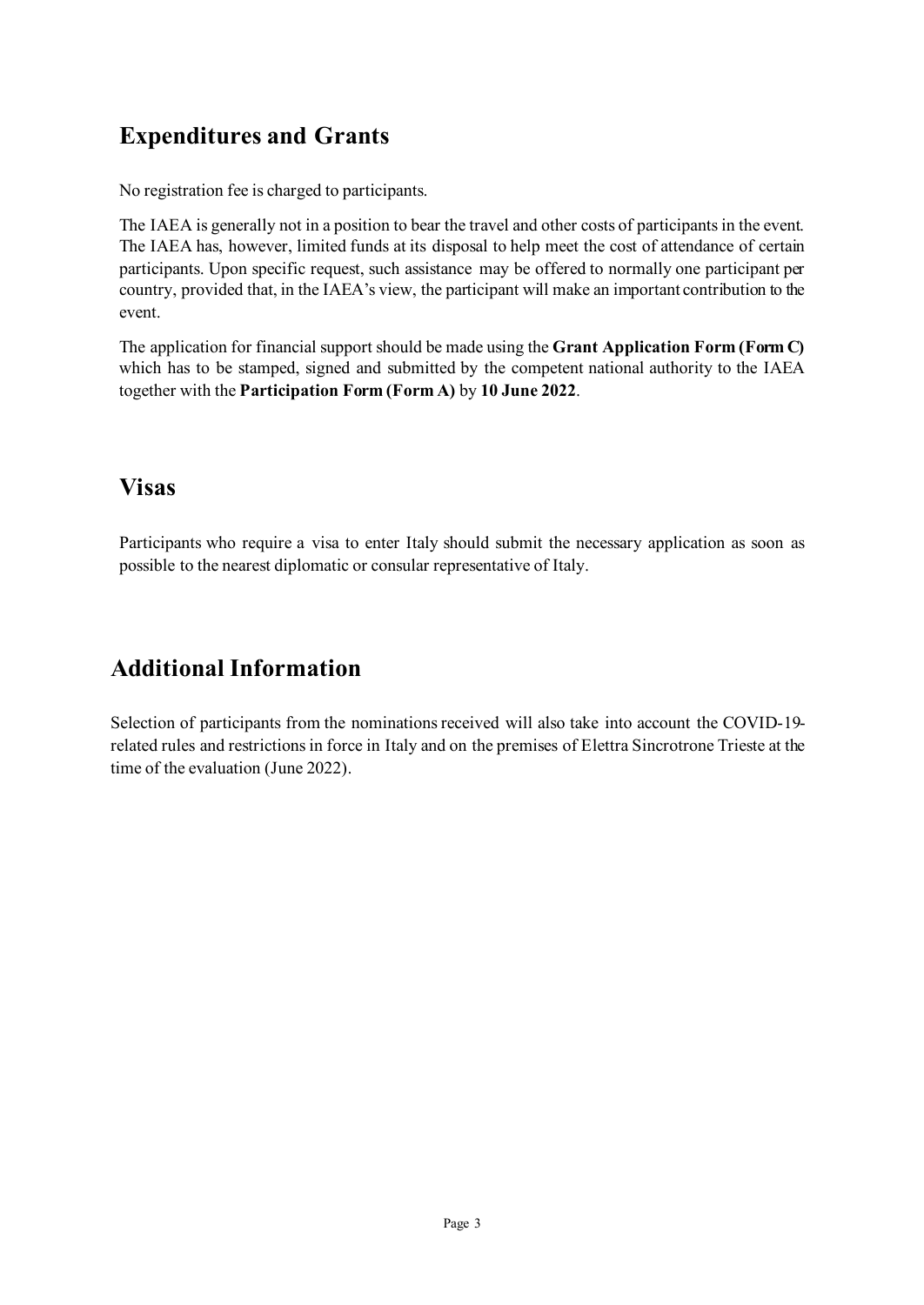# **IAEA Contacts**

## **Scientific Secretary:**

## **Mr Ian Peter Swainson**

Division of Physical and Chemical Sciences Department of Nuclear Sciences and Applications International Atomic Energy Agency Vienna International Centre PO Box 100 1400 VIENNA AUSTRIA Tel.: +43 1 2600 24215 Fax: +43 1 26007 Email[: I.Swainson@iaea.org](mailto:I.Swainson@iaea.org)

## **Co-Scientific Secretary:**

#### **Mr Alessandro Migliori**

Division of Physical and Chemical Sciences Department of Nuclear Sciences and Applications International Atomic Energy Agency Vienna International Centre PO Box 100 1400 VIENNA AUSTRIA Tel.: +43 1 2600 28235 Fax: +43 1 26007 Email: A.Migliori@iaea.org

## **Administrative Secretary:**

## **Ms Ragdaa Attia**

Division of Physical and Chemical Sciences Department of Nuclear Sciences and Applications International Atomic Energy Agency Vienna International Centre PO Box 100 1400 VIENNA AUSTRIA Tel.: +43 1 2600 28227 Fax: +43 1 26007 Email[: R.Attia@iaea.org](mailto:R.Attia@iaea.org)

Subsequent correspondence on scientific matters should be sent to the Scientific Secretaries and correspondence on other matters related to the event to the Administrative Secretary.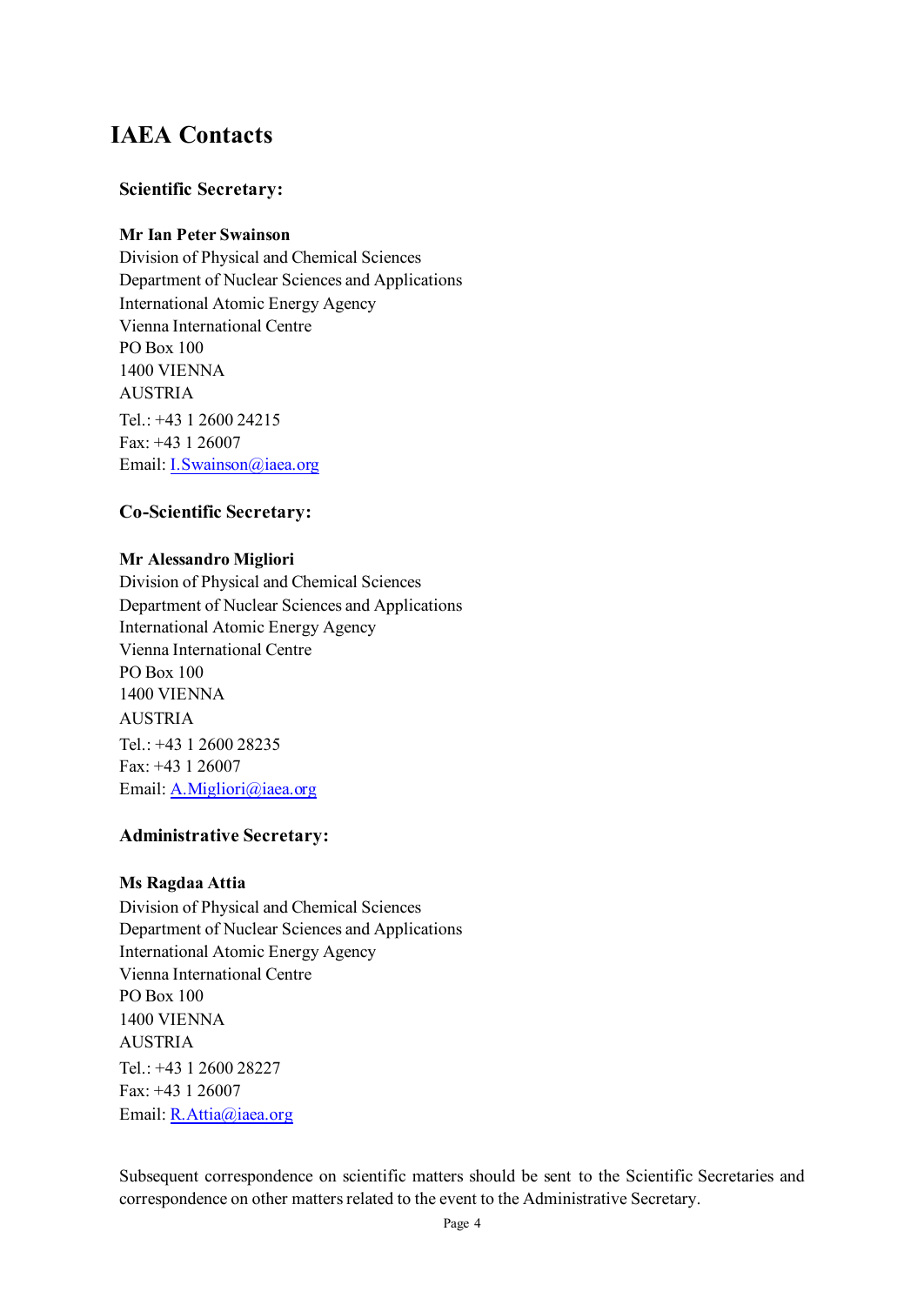

# **Participation Form**

## **Training Workshop on Synchrotron Technologies and Techniques and their Applications**

## **Trieste, Italy**

## **25–29 July 2022**

To be completed by the participant and sent to the competent national authority (e.g. Ministry of Foreign Affairs, Permanent Mission to the IAEA, or National Atomic Energy Authority) of his/her country for subsequent transmission to the International Atomic Energy Agency (IAEA) either by email to: *Official.Mail@iaea.org* or by fax to: +43 1 26007 (no hard copies needed). Please also send a copy by email to the Scientific Secretaries [I.Swainson@iaea.org](mailto:I.Swainson@iaea.org) and [A.Migliori@iaea.org,](mailto:A.Migliori@iaea.org) and to the Administrative Secretar[y R.Attia@iaea.org.](mailto:R.Attia@iaea.org)

Participants who are members of an invited organization can submit this form to their organization for subsequent transmission to the IAEA.

| Family name(s): (same as in passport)                         | First name(s): (same as in passport)                                                    | Mr/Ms |  |
|---------------------------------------------------------------|-----------------------------------------------------------------------------------------|-------|--|
| Institution:                                                  |                                                                                         |       |  |
| Full address:                                                 |                                                                                         |       |  |
| Tel. (Fax):                                                   |                                                                                         |       |  |
| Email:                                                        |                                                                                         |       |  |
| Nationality:                                                  | Representing following Member State/non-Member<br>State/entity or invited organization: |       |  |
| If/as applicable:                                             |                                                                                         |       |  |
| Do you intend to submit a paper?                              | Yes                                                                                     | No    |  |
| Would you prefer to present your paper as a poster?<br>Title: | Yes                                                                                     | No    |  |

## **Deadline for receipt by IAEA through official channels: 10 June 2022**

Participants are hereby informed that the personal data they submit will be processed in line with the [Agency's Personal Data and Privacy Policy](https://www.iaea.org/about/privacy-policy) and is collected solely for the purpose(s) of reviewing and assessing the application and to complete logistical arrangements where required. Further information can be found in the [Data Processing Notice](https://nucleus.iaea.org/sites/intouchplushelp/Documents/itp_dpn.pdf) concerning IAEA InTouch+ platform.